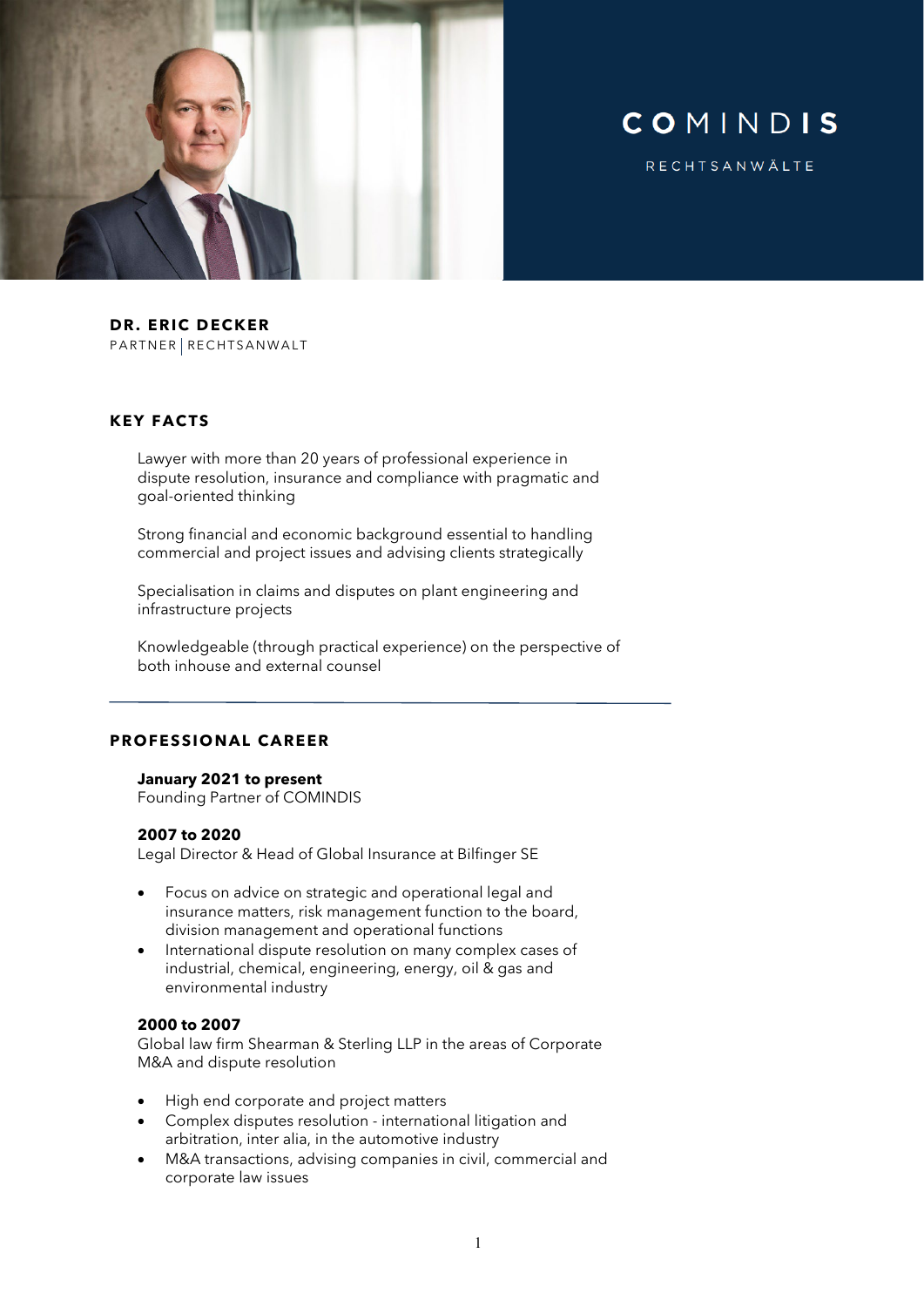## **1999 to 2000**

Law firm Schilling, Zutt & Anschütz

• Advising corporate and private clients in commercial disputes

## **1999**

Admitted to practice law

## **DETAILS OF EXPERIENCE**

- *Projects:* legal and commercial advice for major international projects and service agreements in energy, chemical, oil & gas and environmental industry, e.g. (EPC) plant engineering contracts (under FIDIC, NEC and other models), including risk assessment, drafting and negotiating contracts, consortium and subcontract agreements
- *Dispute resolution*: complex and high-value international disputes e.g. plant engineering projects (EPC & EPCM structures) and post M&A disputes, litigation and arbitration, e.g. ad hoc and under ICC, DIS, AAA, KLRCA, QICCA and SIAC rules, tender law disputes, alternative dispute resolution such as adjudication and mediation
- *Compliance*: advising clients in multiple compliance cases, internal investigations and in connection with a deferred prosecution agreement with the U.S. Department of Justice, negotiating a leniency agreement under the Brazil Clean Company Act with the Ministry of Transparency, Supervision and Control (former CGU)
- *Insurance*: advising clients in financial lines (especially D&O, liability and Cyber). Several renewals and insurance claims
- *Corporate / M&A projects:* acquisition and divestitures of several companies in Europe, Middle East, India and Africa with all steps (e.g. MoU, due diligence, SPA, post-merger integration); drafting and negotiating several joint ventures in Europe, Russia, Middle East, Asia and South Africa

## **EDUCATION**

# **1991 – 1995**

Study of Law at the University of Regensburg and Technical University Dresden

First State Exam at Technical University Dresden

Postgraduate Fellowship by Konrad-Adenauer-Stiftung e.V.